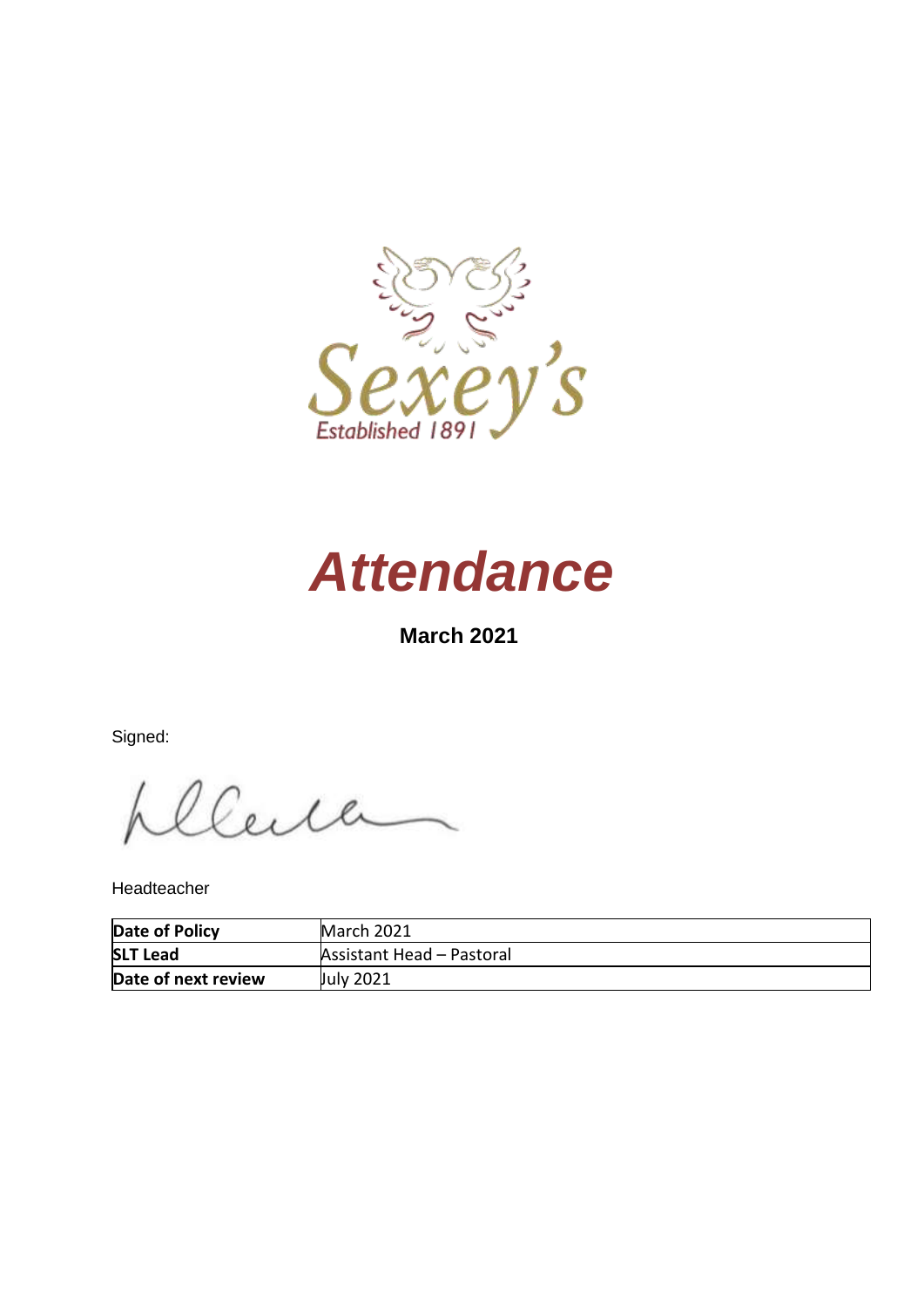- 1. Aims
- 2. Rationale
- 3. Legislation and Guidance
- 4. School procedures
- 5. Penalty Notices for Unauthorised Absences
- 6. Child Missing Education
- 7. Procedure for Reporting Absence
- 8. Links with other policies
- Appendix 1: Attendance Codes
- Appendix 2: Attendance Codes Related to Coronavirus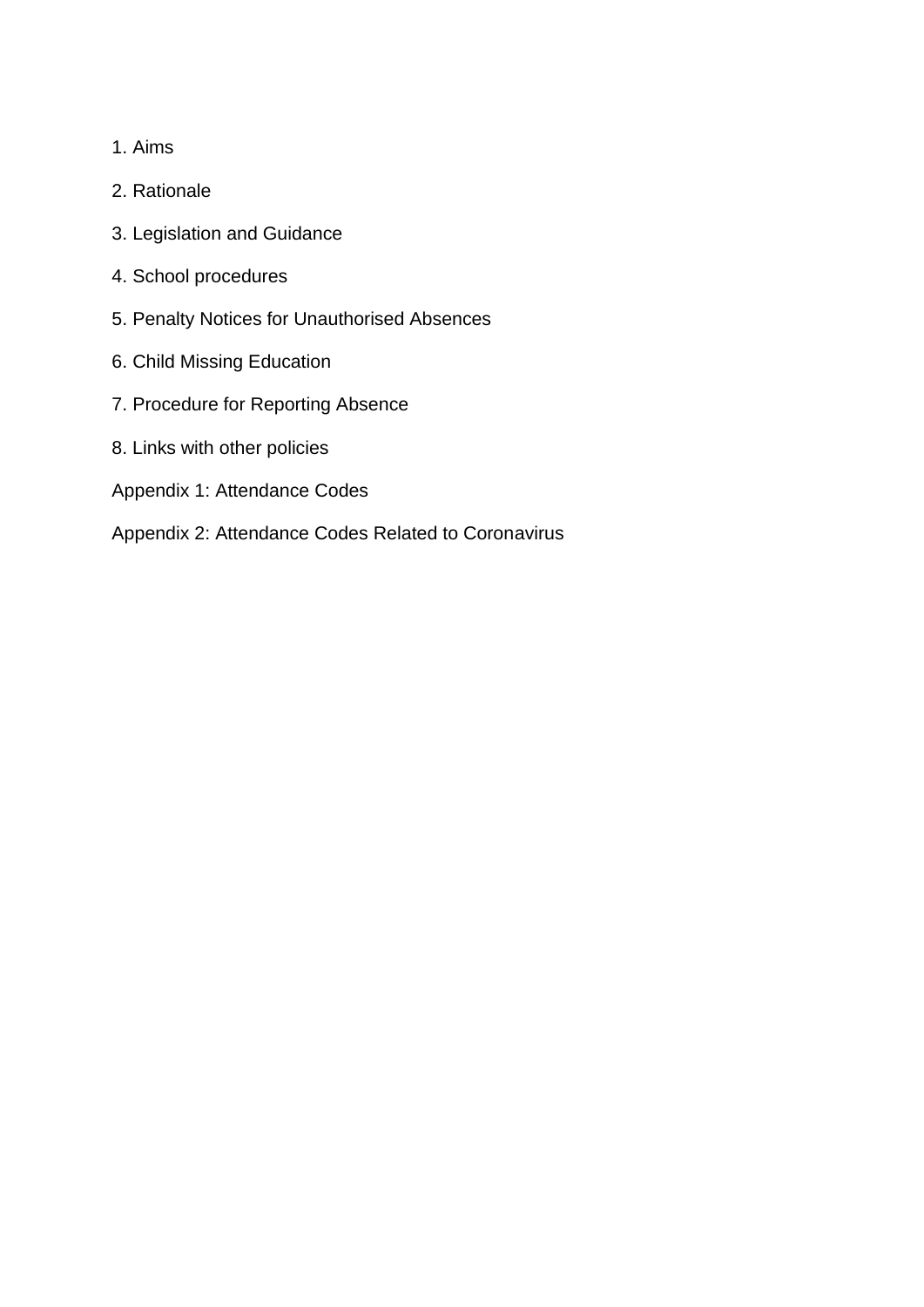### **SCHOOL ETHOS AND VALUES**

Our Christian values are at the heart of the ethos of the school and through these we grow individually and as a community. The Story of the Good Samaritan underpins our 7 core values of:

- Honesty
- Forgiveness
- Empathy
- Courage
- Resilience
- Kindness
- Respect

These core values underpin our policies, procedures and the way we treat one another in our community.

### **COVID-19 RESPONSE**

During the period of time that schools are operating in a way that is different to pre-COVID-19 we will make certain adjustments to policies and procedures. Any adjustments will be made will have these key principles:-

- Reduce the risk posed to all members of the school community due to COVID-19
- Focus on staff and students well being
- Maintain a strong focus on consistently high teaching and learning inside and outside the classroom
- Students are not disadvantaged by experience, opportunity or resource
- Commitment to embedding the 7 core values of the school

This policy has been reviewed and aligned to the whole school response to COVID-19

Attendance will be mandatory from 8 March 2021 and the usual rules on attendance will apply, including:

- parents' duty to ensure that their child of compulsory school age attends regularly
- The school's responsibilities to record attendance and follow up absence
- the school's ability to issue sanctions, including fixed penalty notices, in line with local authorities' codes of conduct.

The coding issued by the Department of Education will be used to identify and record when a student is self isolating with or with out COVID19 symptoms. (See Appendix 2)

Students will be required to follow all Government Policy around self-isolation in the event of a positive test result for COVID 19 or being in contact with someone with a positive test result leading to the need to self-isolate.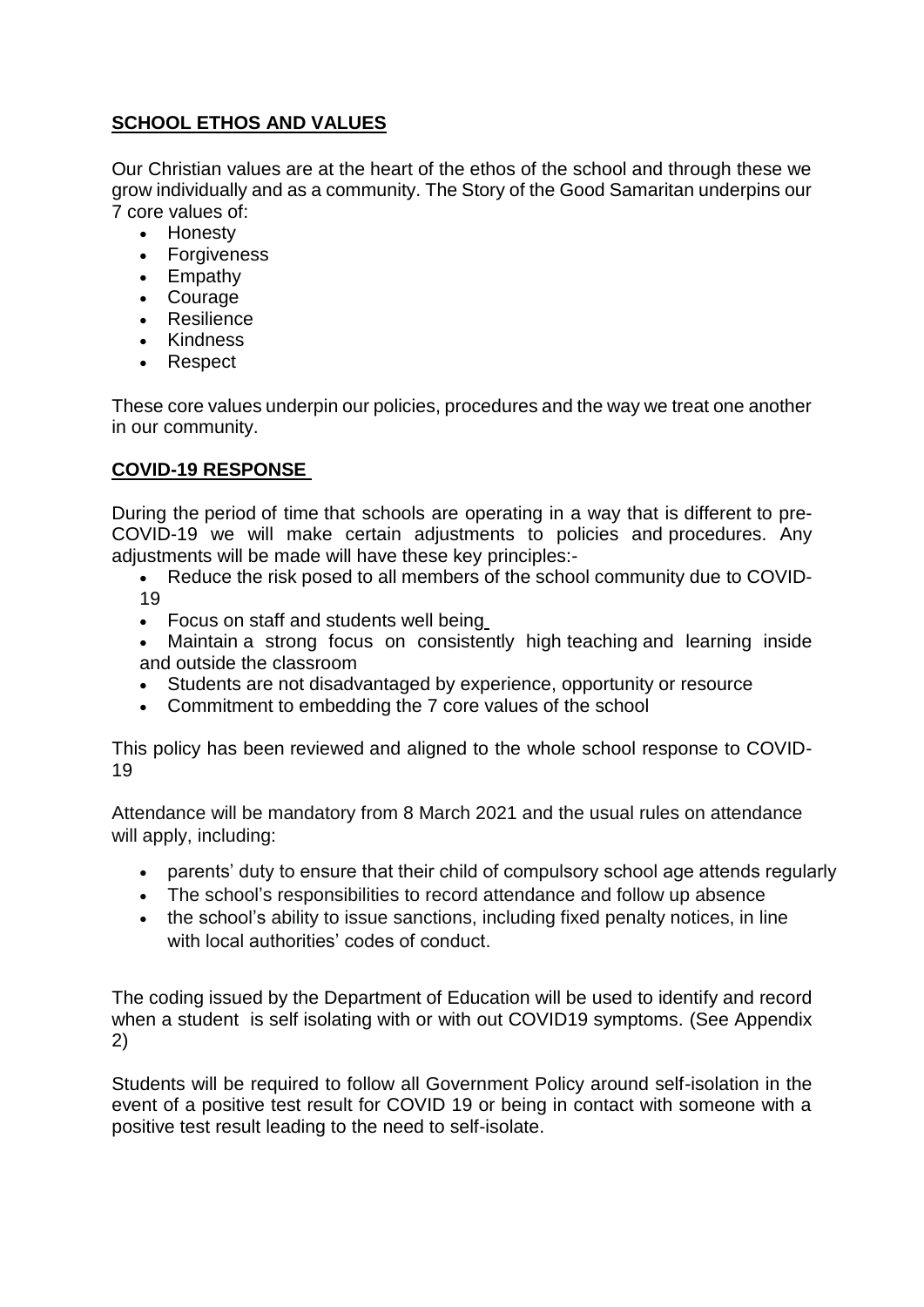# **1. Aims**

Sexey's School aims to meet its obligations with regards to school attendance by:

- Maximising attendance rates to achieve an overall attendance level above 97%
- Reducing the number students persistently absent (less than 90%) attendance)
- Acquainting parents/carers with their responsibility for ensuring regular attendance and consistency between school and home expectations of behaviour.
- Establishing the culture that unjustified absence and poor behaviour are not tolerated.
- Developing self-discipline raising individual standards in attendance.
- Supporting pupils through additional provision attendance issues are hindering inclusion.

The school has a legal duty to publish its absence figures to parents/carers and to promote attendance. Equally, parents/carers have a duty to make sure that their children attend. School staff are committed to working with parents/carers as the best way to ensure as high a level of attendance as possible.

# **2. Rationale**

At Sexey's we believe that good attendance is a crucial part of ensuring that students can achieve their potential and develop strong 'work-ready' habits, in preparation for life after school. We fully support Somerset LEAs Schools Attendance Policy. Children should be at school, on time, every day the school is open, unless the reason for the absence is legitimate. Permitting absence from school without a good reason is an offence by the parent/carer.

# *Our definition of 'Good Attendance' is 95% or above.*

All children may sometimes be reluctant to attend school. Any problems with regular attendance are best sorted out between the school, the parents/carers and the child. If a child is reluctant to attend, it is never better to cover up their absence or to give in to pressure to excuse them from attending. This gives the impression that attendance does not matter and may make things worse.

Every half-day absence from school has to be classified by the school, (not by the parents/carers), as either AUTHORISED or UNAUTHORISED. This is why information about the cause of each absence is always required, preferably in writing.

Attendance is recorded in sessions, with 2 sessions a day.

Authorised absences are mornings or afternoons away from school with good reason such as illness or other legitimate cause. Unauthorised absences are those which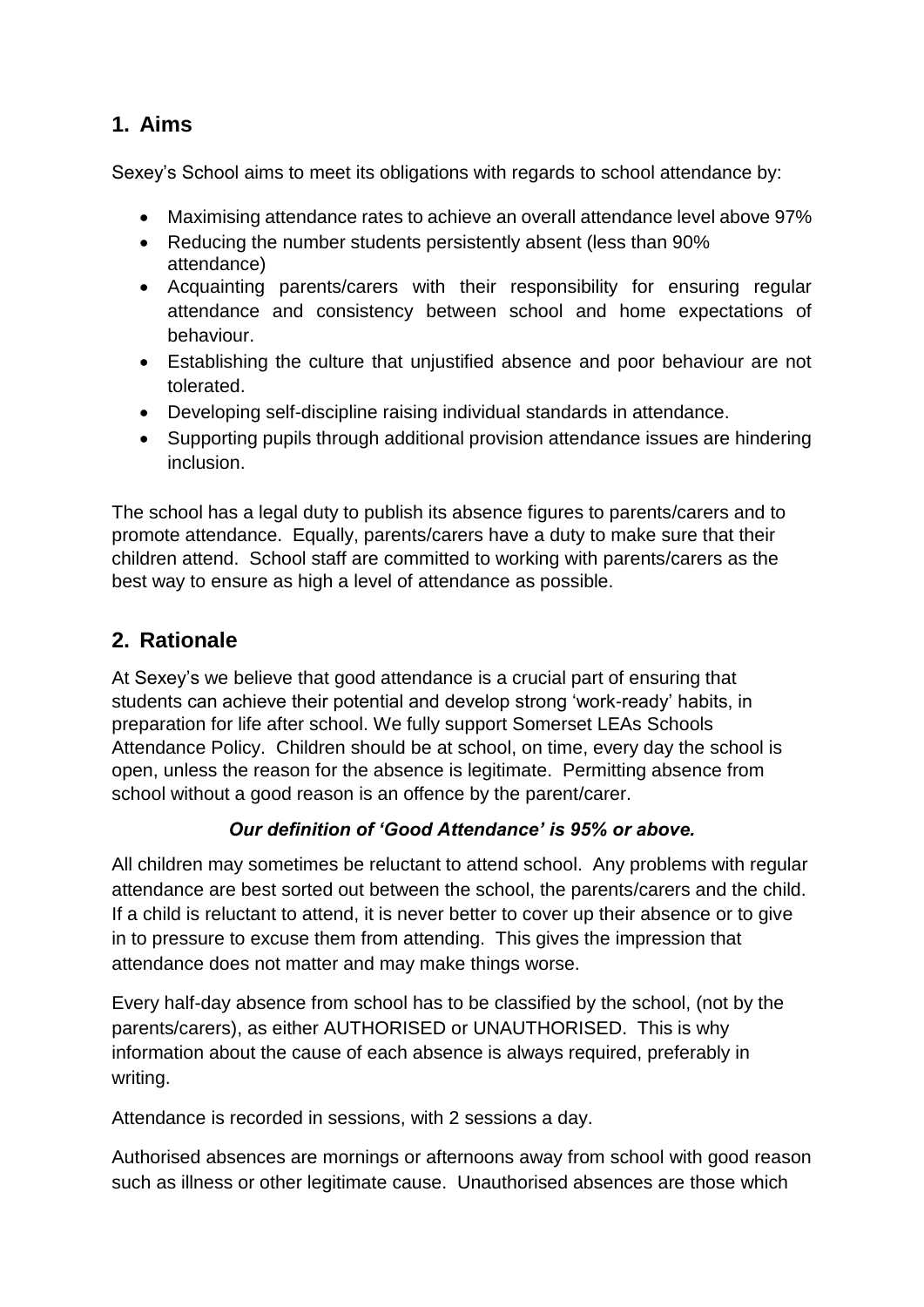the school does not consider reasonable and for which no "leave" has been given. This includes:

- **Parents/carers keeping children off school unnecessarily**
- **Truancy before or during the school day**
- **Absences which have never been properly explained**
- **Children who arrive at school too late to get a mark**
- **Holidays in term time for which leave of absence has not been granted**

A full list of attendance codes can be found in Appendix 1.

Parents/carers are expected to contact school at an early stage and to work with the staff in resolving any problems together. This is nearly always successful. If difficulties cannot be sorted out in this way, the school may refer the child to the Local Authority Attendance Officer. The Local Authority Attendance Officer will also try to resolve the situation by agreement but, if other ways of trying to improve the child's attendance have failed, this Officer can use court proceedings to prosecute parents/carers or to seek and Education Supervision Order on the child. The maximum penalty on conviction is a fine of £2500 and / or 3 months imprisonment, the court could also give a community order.

Further guidance on attendance can be found in the school's [Attendance Leaflet](http://www.sexeys.somerset.sch.uk/wp-content/uploads/2018/01/Sexeys-Attendance-at-School-Guidelines_updated-November-2017.pdf) on our website.

# **3. Legislation and guidance**

This policy meets the requirements of the [School Attendance Guidance](https://www.gov.uk/government/publications/school-attendance) from the Department for Education (DfE), and refers to the DfE's statutory guidance on [school](https://www.gov.uk/government/publications/parental-responsibility-measures-for-behaviour-and-attendance)  [attendance parental responsibility measures.](https://www.gov.uk/government/publications/parental-responsibility-measures-for-behaviour-and-attendance) These documents are drawn from the following legislation setting out the legal powers and duties that govern school attendance:

- [The Education Act 1996](https://www.legislation.gov.uk/ukpga/1996/56/part/VI/chapter/II)
- [The Education Act 2002](http://www.legislation.gov.uk/ukpga/2002/32/part/3/chapter/3)
- [The Education and Inspections Act 2006](http://www.legislation.gov.uk/uksi/2006/1751/contents/made)
- [The Education \(Pupil Registration\) \(England\) Regulations 2006](http://www.legislation.gov.uk/uksi/2006/1751/contents/made)
- [The Education \(Pupil Registration\) \(England\) \(Amendment\) Regulations 2016](http://www.legislation.gov.uk/uksi/2016/792/made/data.html)
- [The Education \(Penalty Notices\) \(England\) \(Amendment\) Regulations 2013](http://www.legislation.gov.uk/uksi/2013/756/pdfs/uksiem_20130756_en.pdf)

This policy also refers to the DfE's guidance on the [School Census,](https://www.gov.uk/government/publications/school-census-2017-to-2018-guide-for-schools-and-las) which explains the persistent absence threshold.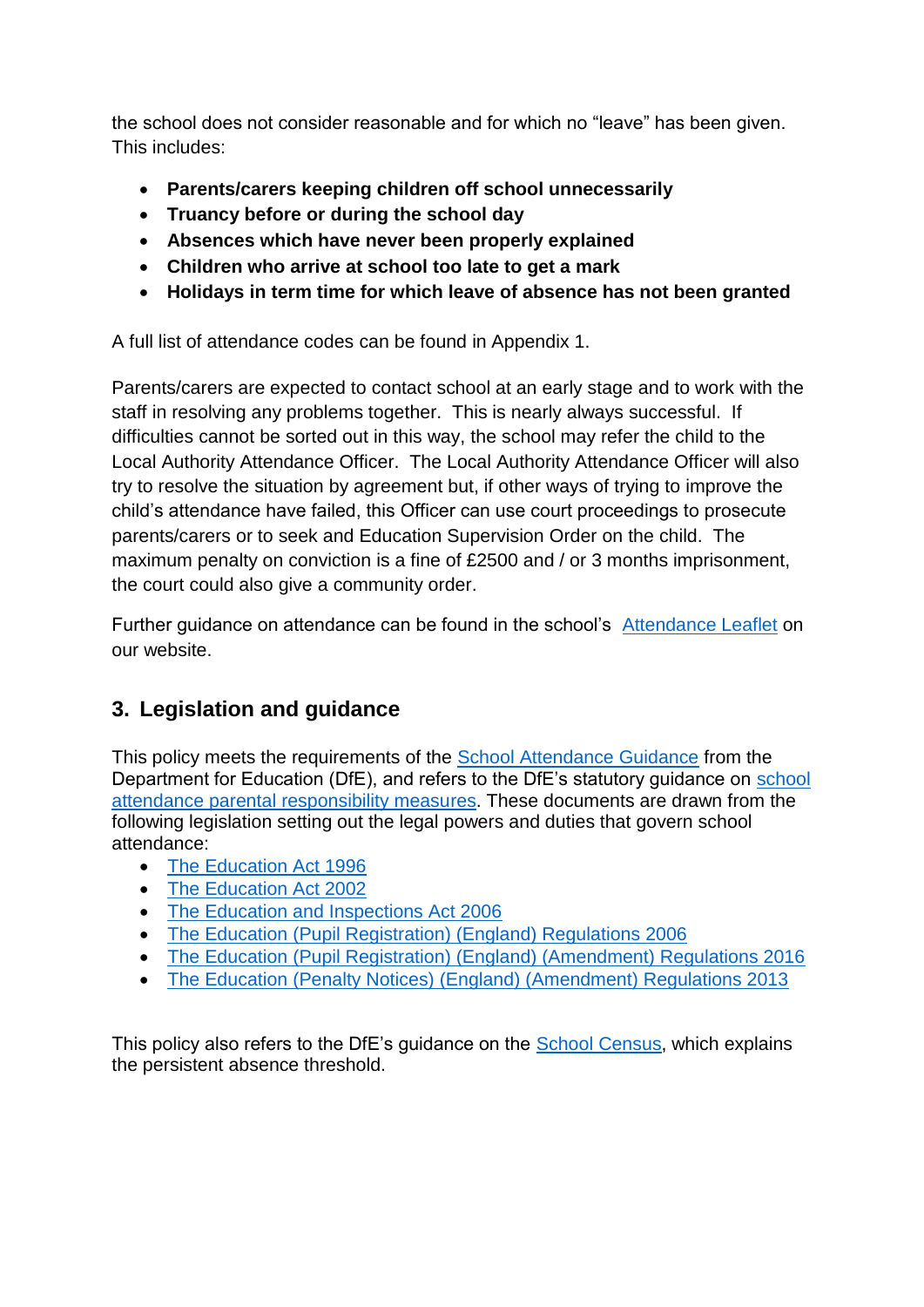# **4. School procedures**

The school applies the following procedures in deciding how to deal with individual absences:

- Attendance Registers are required by law to be called twice a day; once at the commencement of the morning session and once at the commencement of the afternoon session.
- Registers close 10 minutes after the start of the morning and afternoon sessions. Arrival after these times must be supported with a parental note, or medical evidence if necessary, in order for the session to be authorised.
- Procedures for the marking of registers and associated administration along with the agreed rewards and sanctions are published and shared with staff.
- The Attendance Officer monitors attendance records and makes appropriate referrals.
- The school Attendance Officer will contact parents/carers via SchoolComms (Text), phone call or e-mail when a student is absent, and the school has not been informed. Parents/carers must provide a reasonable explanation for all absences or they will be coded as unauthorised.
- The school monitors attendance and rewards individual and group achievements in this area.
- Fortnightly meetings are held by the Pastoral Team to review and discuss attendance concerns the actions to be taken. This will always include students whose attendance is below 90% or those with 10 or more sessions of unauthorised absence in a 12 week.
- Holiday during school time will not be granted unless it is due to exceptional circumstances. The school applies the following procedures in deciding how to deal with individual absences:

# **i) Truancy**

Teachers are required to maintain electronic registers and use SIMS data to check absences. If a child truants from a single lesson, students will be expected to spend at least the equivalent time of the time missed in detention. The sanction for truancy for a whole day will be internal isolation.

If a child does not arrive at school and a parent/carer does not call in on their behalf, a text message will be sent using SchoolComms using the contact numbers held on SIMS. If a parent/carer responds to this message stating that the child left for school, but has not arrived, it is the parent's/carer's responsibility to contact the police. However, the school will support initial investigations as necessary (for example speaking to any student in school about student's whereabouts).

If a young person is found to be absent from a lesson, the class teacher should alert all staff. A thorough search of site will be made for the young person. If the child is not found on school site, it will be established by the Attendance Officer when the student was last seen.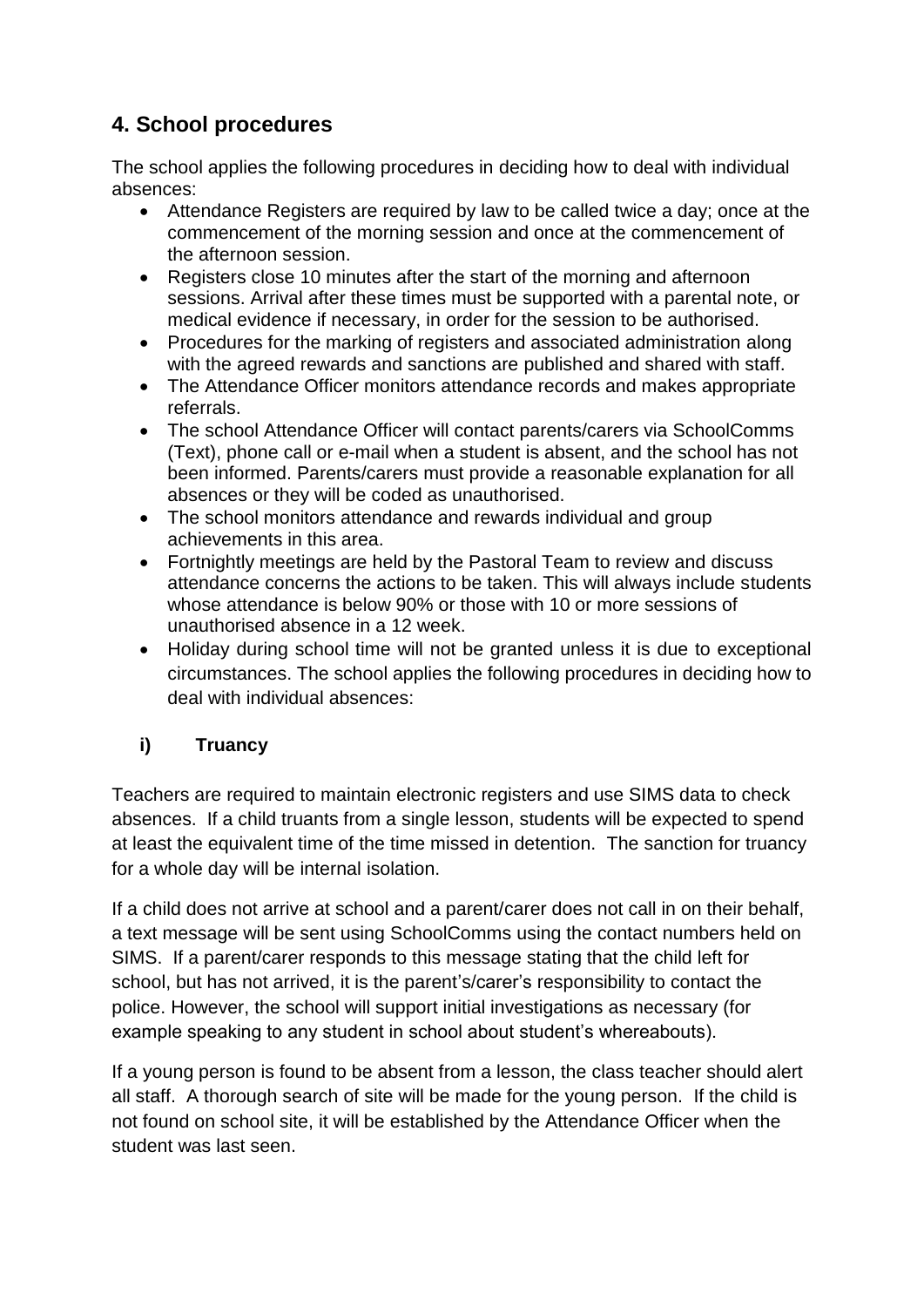In the event of a student truanting school the following procedure will take place:

- Parents/carers will be contacted by the Attendance Officer.
- Student to be returned to school as soon as possible.
- Meeting with a member of the Pastoral Team and parent/carer to be arranged.
- An SLT detention will be set if a single lesson is missed. In the event that a student truants 2 or more lessons they will be placed in isolation for a day.
- If a student does not return to school or return home by the end of the day. Parents/carers will need to contact the police

### **ii) Holidays during term time**

Sexey's School follows the DFE and Local Authority guidelines with reference to holidays during term time.

The guidance issued in 2013 set out that holidays during school time can no longer be authorised by schools; unless there are exceptional circumstances. Sexey's School will therefore not authorise any absence during term time unless the application meets the exceptional circumstances criteria set out below:-

- One or more parents is a member of the armed forces and has been or is due to be deployed overseas within the last or next 6 months and evidence can be provided to support this.
- One or more parents is a member of the police, fire or medical NHS staff who has restricted leave due to their job and evidence can be provided to support this.
- Death of a parent, grandparent, step parent, sibling, or step sibling who is living overseas and whose funeral will be overseas.
- Terminal illness of immediate family member (this includes parent, step parent and siblings who have less than 3 months anticipated left to live).

If an unauthorised absence holiday is taken during term time the school is able to action the following once 10 unauthorised sessions (5 days have occurred).

- Refer the family to the Education and Attendance Officer with the Local Authority.
- Request a penalty notice is served on the parents.

### **5. Penalty Notices for Unauthorised Absences**

Information on penalty notices can be found in the school's [Penalty Procedure](http://www.sexeys.somerset.sch.uk/wp-content/uploads/2018/01/Sexeys-Attendance-Penalty-Notice-Information_updated-Jan-2018.pdf)  [Leaflet](http://www.sexeys.somerset.sch.uk/wp-content/uploads/2018/01/Sexeys-Attendance-Penalty-Notice-Information_updated-Jan-2018.pdf)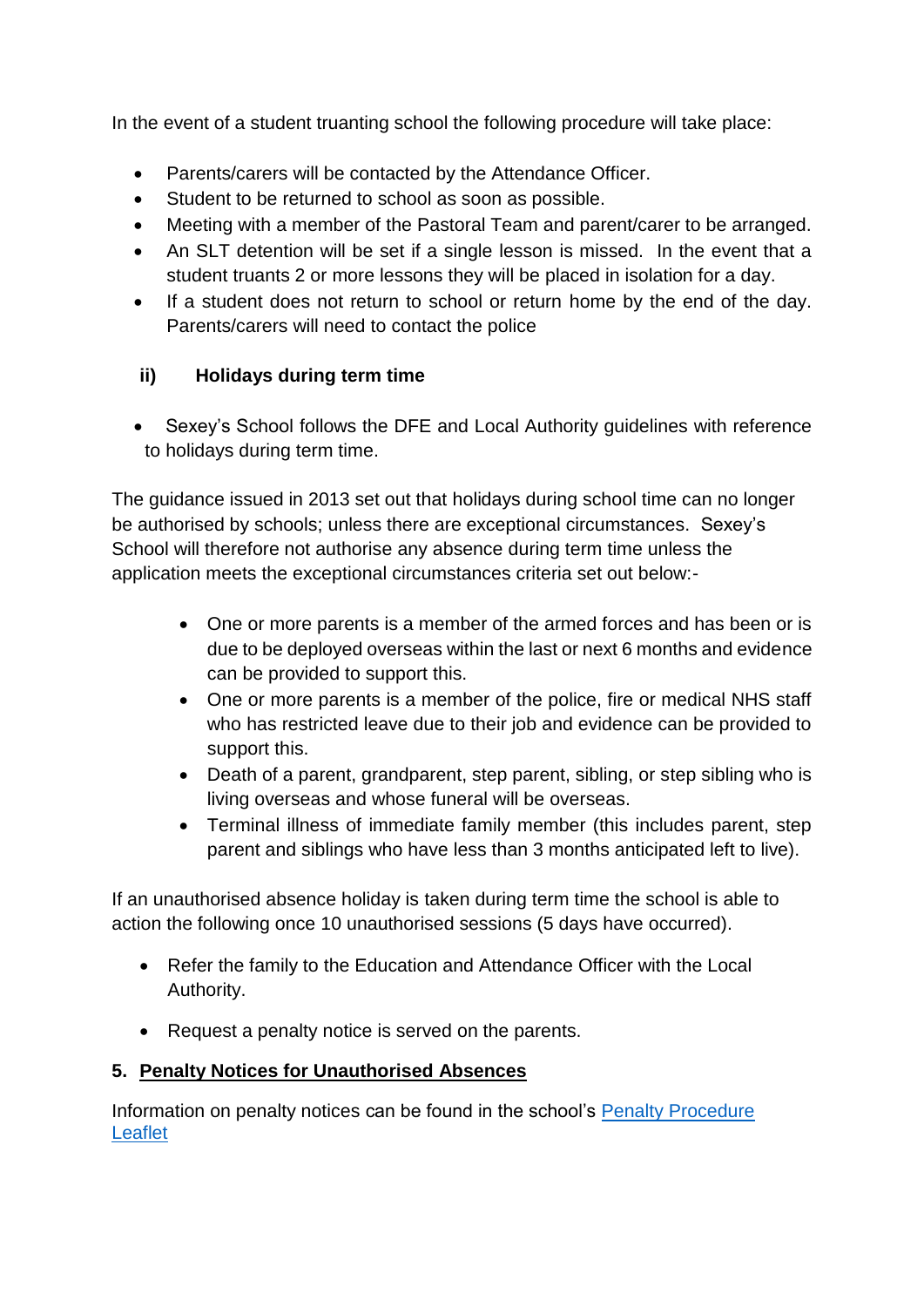# **6 Child Missing in Education**

If a young person leaves Sexey's School the parents/carers are expected to inform the school in writing.

If a student leaves during the course of the academic year and staff are not informed of their next school or, if Sexey's School is unable to establish that the young person has started, the child will remain on roll at Sexey's until it is established where he/she is receiving education.

Once a new school placement has been confirmed and the student has started, a CTF (Common Transfer File) will be sent electronically and paper files will be sent via recorded delivery to the new school.

If a school placement has not been confirmed, Attendance Officer will complete a missing in education form and will send to the Local Authority Missing in Education Team. The child will remain on school roll until the Local Authority notifies otherwise.

# **7, Procedure for Reporting Absence**

Parents/Carers should report unplanned absences before 8:40 am as follows:

- Telephone 01749 813393 and press number 1 for attendance to report their son/daughter absent from School. Leave their son/daughter's name, their tutor group, and a brief description of why they are absent.
- Periods of absence via voicemail/phone call must be followed up in writing either by an email or a letter from a parent/carer on their child's return.
- It is vital that parents/carers notify the School before 9:30am each day their child is unwell.. Absence will be marked as unauthorised until parents/carers have provided their child with a written note explaining their absence. (A sickness absence cannot be authorised until an explanatory letter has been received).
- For planned absences from school or lessons, such as dental/medical appointments or other legitimate reasons, parents/carers should provide an appointment card from the dentist/hospital etc. If a note or a card is not produced, then the absence will not be authorised.
- All absences will be marked as unauthorised if no communication from parents/carers has been received.
- The School is required to inform the Local Authority if a student fails to attend school for 10 sessions in any 12-week period (for lower school only).
- To request permission for a child to be absent for any other reason than illness or medical the term-time leave form (available on the school's website) should be completed.

# **8. Links with other policies**

This policy is linked to: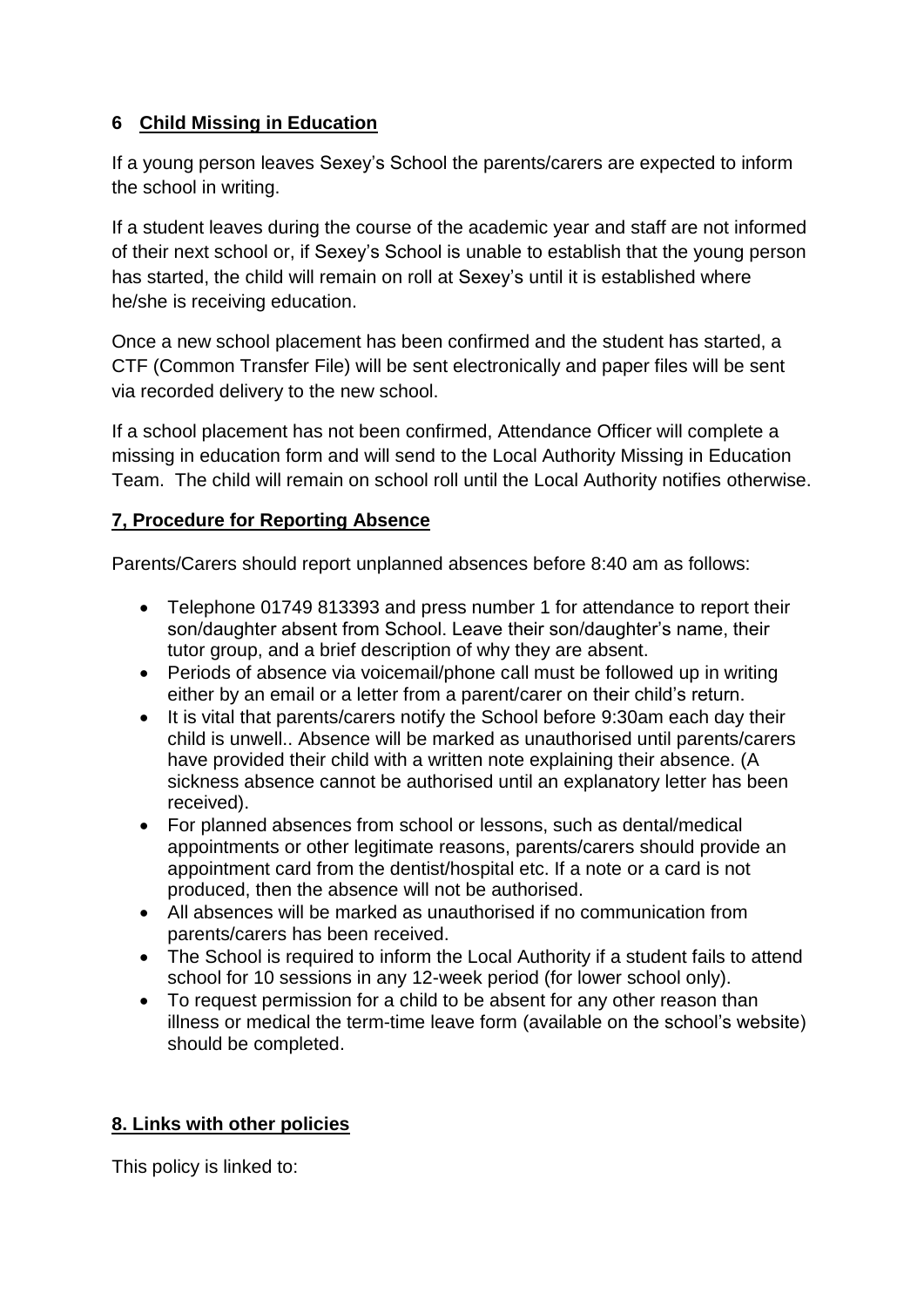- Child Protection and Safeguarding Policy
- Child Missing Education Policy

# **9. Policy Review**

This policy will be reviewed annually unless the Government Policy or COVID 19 requires an earlier review.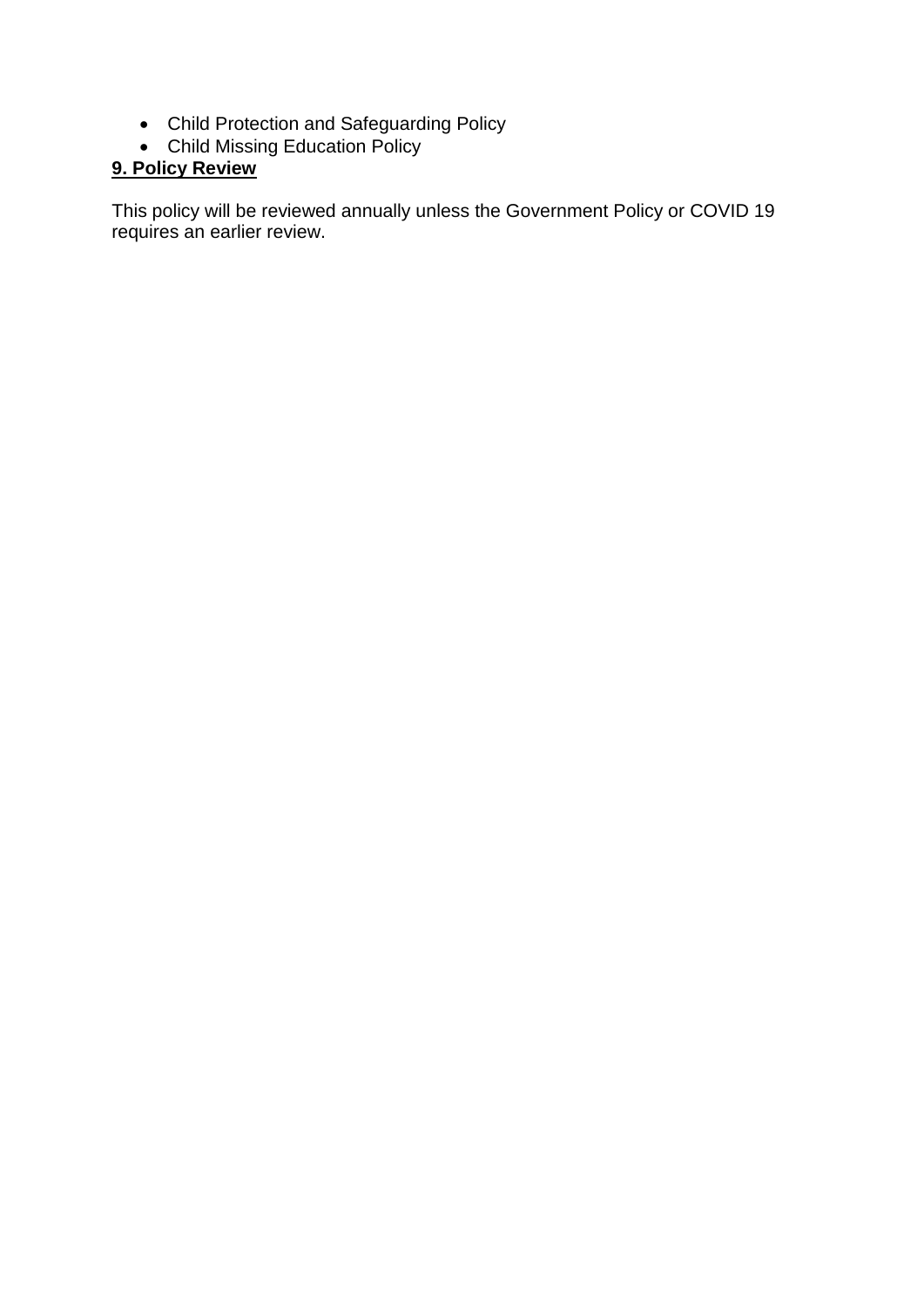# **Appendix 1: attendance codes**

| The following codes are taken<br>from the DfE's guidance on<br>school attendance. Code | <b>Definition</b>             | <b>Scenario</b>                                                                       |
|----------------------------------------------------------------------------------------|-------------------------------|---------------------------------------------------------------------------------------|
| I                                                                                      | Present (am)                  | Pupil is present at morning<br>registration                                           |
| ١                                                                                      | Present (pm)                  | Pupil is present at afternoon<br>registration                                         |
| L                                                                                      | Late arrival                  | Pupil arrives late before<br>register has closed                                      |
| В                                                                                      | Off-site educational activity | Pupil is at a supervised off-site<br>educational activity approved<br>by the school   |
| D                                                                                      | Dual registered               | Pupil is attending a session at<br>another setting where they are<br>also registered  |
| J                                                                                      | Interview                     | Pupil has an interview with a<br>prospective<br>employer/educational<br>establishment |
| P                                                                                      | Sporting activity             | Pupil is participating in a<br>supervised sporting activity<br>approved by the school |
| V                                                                                      | Educational trip or visit     | Pupil is on an educational<br>visit/trip organised, or<br>approved, by the school     |
| W                                                                                      | Work experience               | Pupil is on a work experience<br>placement                                            |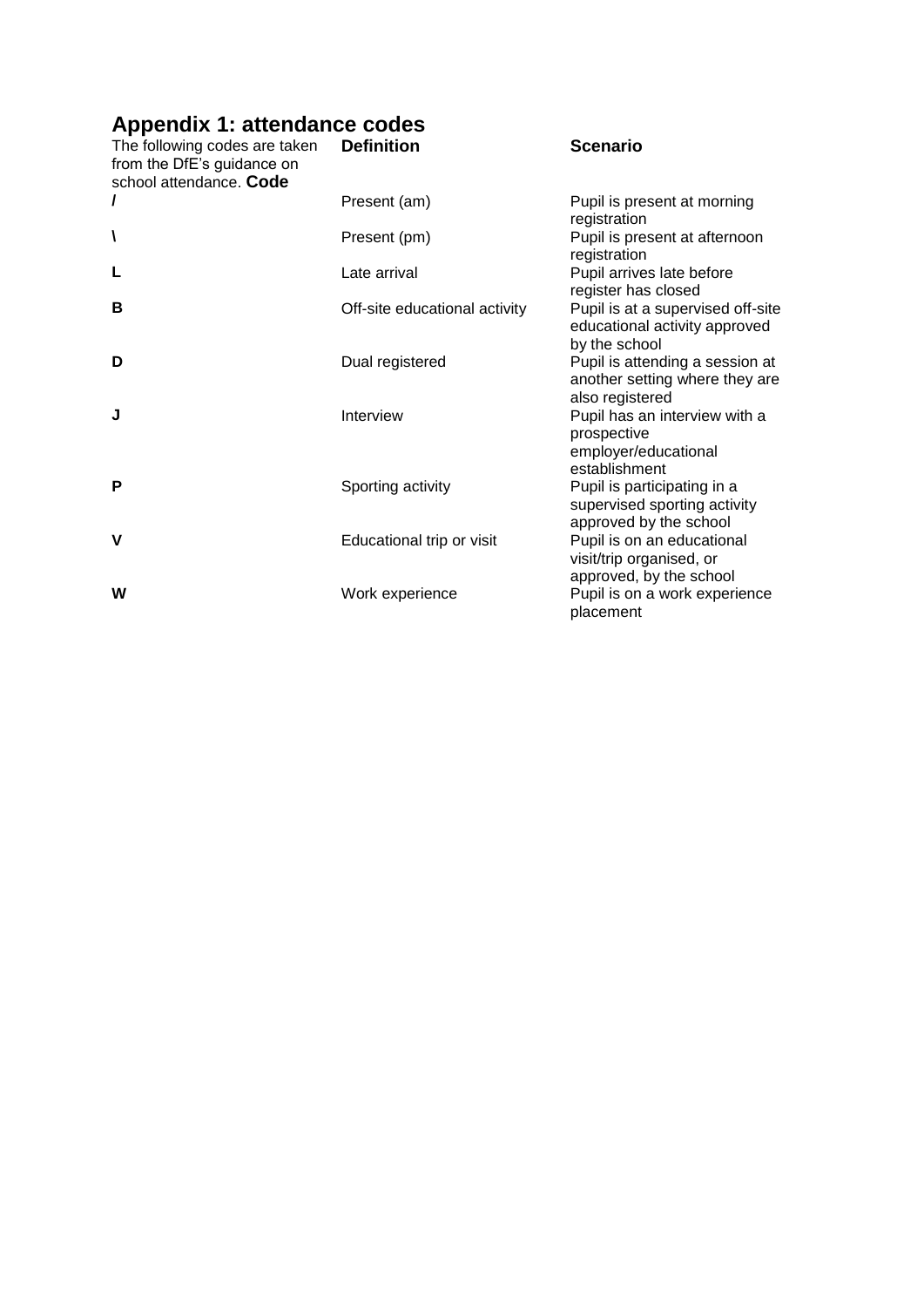# **Appendix 2**

### **Recording non-attendance related to Coronavirus.**

### **The set of sub codes below will be used to record non-attendance related to coronavirus:**

### **Code X01: Non-compulsory school age pupil not required to be in school.**

• This code is used to record sessions that non-compulsory school age children are not expected to attend.

### **Code X02: Pupil self-isolating with coronavirus (COVID-19) symptoms.**

• This code is used for pupils who are self-isolating because they have symptoms of coronavirus (COVID-19) but they have not yet had a positive test.

### **Code X03: Pupil self-isolating due to potential contact with a confirmed case of coronavirus (COVID-19) inside the school setting.**

 This code is used for pupils who are self-isolating because of contact with a case of coronavirus (Covid-19) inside the school setting (for example, individuals, classes, year groups or bubbles who have been sent home because of potential contact with a confirmed case of coronavirus (COVID19) within the school setting). Includes test and trace where it applies.

### **Code X04: Pupil self-isolating due to potential contact with a confirmed case of coronavirus (COVID-19) outside the school setting.**

 This code is used for pupils who are self-isolating because of contact with a case of coronavirus (Covid-19) OUTSIDE the school setting (for example, a household member with symptoms or a confirmed positive test, or a social contact or a contact with someone from the local community with a confirmed positive test). Includes pupils advised to self-isolate through test and trace where appropriate.

### **Code X05: Pupils required to self-isolate as part of quarantine requirement (after arriving in the UK from a non-exempt country or territory)**

• This code is used for pupils who are required to be in quarantine on arrival in, or return to, the UK. Department of Health & Social Care guidance 'Coronavirus (COVID-19): how to self-isolate when you travel to the UK'.

### **Code X06: Pupil not in school because they have been advised specifically by their Doctor or public health authority that they are clinically extremely vulnerable and should not attend.**

• This code is used for the small number of pupils who have been specifically identified as clinically extremely vulnerable and advised that they should not